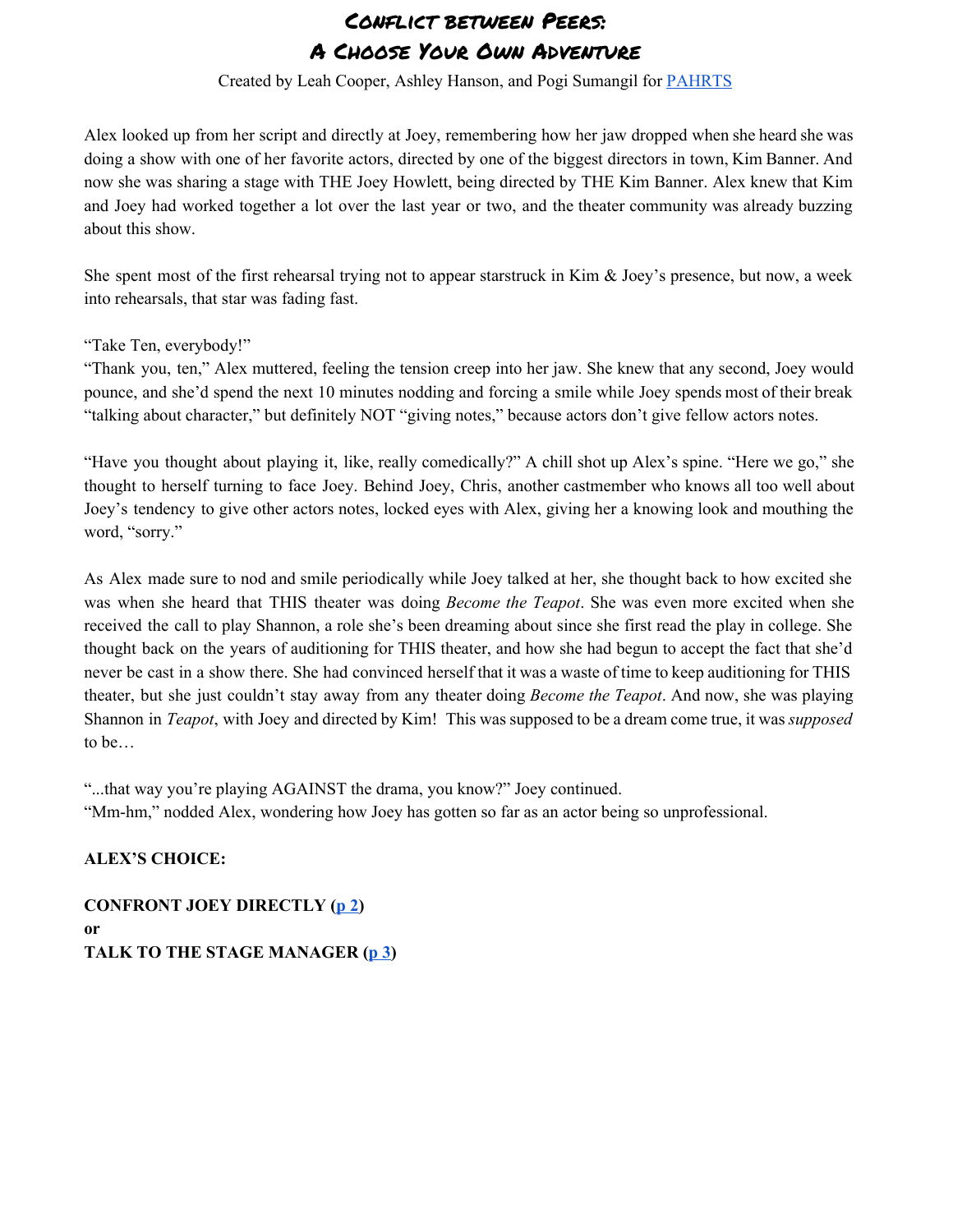Created by Leah Cooper, Ashley Hanson, and Pogi Sumangil for [PAHRTS](http://pahrts.mntheateralliance.org/)

#### <span id="page-1-0"></span>P2: CONFRONT JOEY DIRECTLY

Alex suffered through their break hoping that the muscles in her face didn't betray her true feelings about Joey's constant and unrelenting note-giving. "Aaaand we're back!" Alex finally felt like she could exhale. She resolved that when Joey comes up to her at the next break, she's going to say something.

"Take ten, please!" Alex, determined, felt Joey's crosshairs upon her. Before Joey could even get going, Alex put a hand on Joey's shoulder, saying, "Hey, I really appreciate you wanting to talk to me about this stuff, but it's starting to feel like you're giving me notes, and I just kinda want to discover things in rehearsal, you know? I wanna have ownership over the choices that my character makes."

Joey, dumbstruck, fumbled for a bit, finally managing to say, "I wasn't giving you notes, I just thought…"

"We could talk to Kim if you want to kick a few ideas around." Alex said, hoping to soften the blow.

"No, it's cool." Joey replied. "I'm gonna hit the bathroom before we get going again."

The next day, Chris overheard Joey talking to a few others:

"I was trying to help, and she started lecturing me about her 'process' and accusing me of giving her notes. Then she threatened to tell Kim on me. Whatever. There's a Diva in every show and if you don't know who it is, it's probably you, right?"

#### **CHRIS'S CHOICE:**

### **CONFRONT JOEY & THE OTHERS ([p.](#page-4-0) 5) or TELL ALEX [\(p.](#page-5-0) 6)**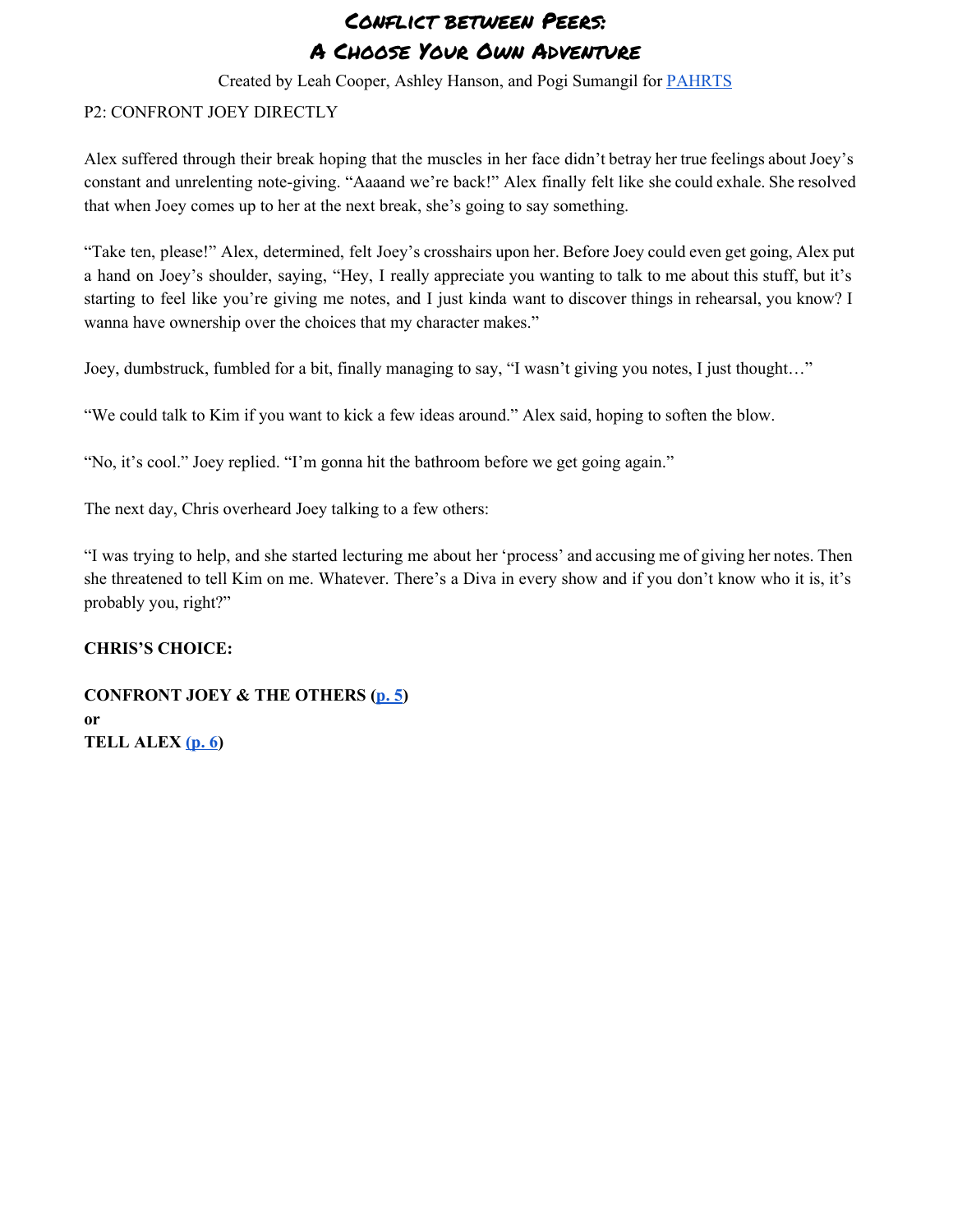Created by Leah Cooper, Ashley Hanson, and Pogi Sumangil for [PAHRTS](http://pahrts.mntheateralliance.org/)

#### <span id="page-2-0"></span>P3: TALK TO THE STAGE MANAGER

Alex suffered through another break hoping that the muscles in her face didn't betray her true feelings about Joey's constant and unrelenting note-giving. After rehearsal, she approached the stage manager, Courtney, and let him know what Joey had been doing. Courtney let out a deep sigh, shook his head, and rolled his eyes, telling Alex that this isn't the first time Joey's "crossed that line." Courtney assured Alex that the situation would be handled.

At the next rehearsal, Courtney stood before the cast.

"Hey guys, before we get started, I just want to remind you that you were all cast in the roles you're playing based on what you each bring to the table. We're all really passionate and imaginative and have great ideas, but I want to be clear: Please don't give each other notes. Kim is the director, so just let Kim do her job, and you guys concentrate on your own parts. Ok? If you have thoughts or questions about your own characters, let's talk about them here; that's what rehearsal is for. But please don't give notes to each other."

Feeling heard, validated, and supported, Alex breathed a sigh of relief. She even started to look forward to their first break being called, and not having to deal with Joey's notes. When it finally came, she locked eyes with Joey across the room and smiled. As she turned and reached for her water bottle, she heard, "I feel like your character is struggling more than she has to." Alex froze. She stood back up, turning toward Joey. "You just don't have to give it all away in that scene, you know? Give yourself somewhere to go." Joey said in that familiar, somewhat condescending tone.

#### **ALEX'S CHOICE:**

**CONFRONT JOEY DIRECTLY ([p.](#page-1-0) 2) or VENT TO CHRIS ([p.](#page-3-0) 4)**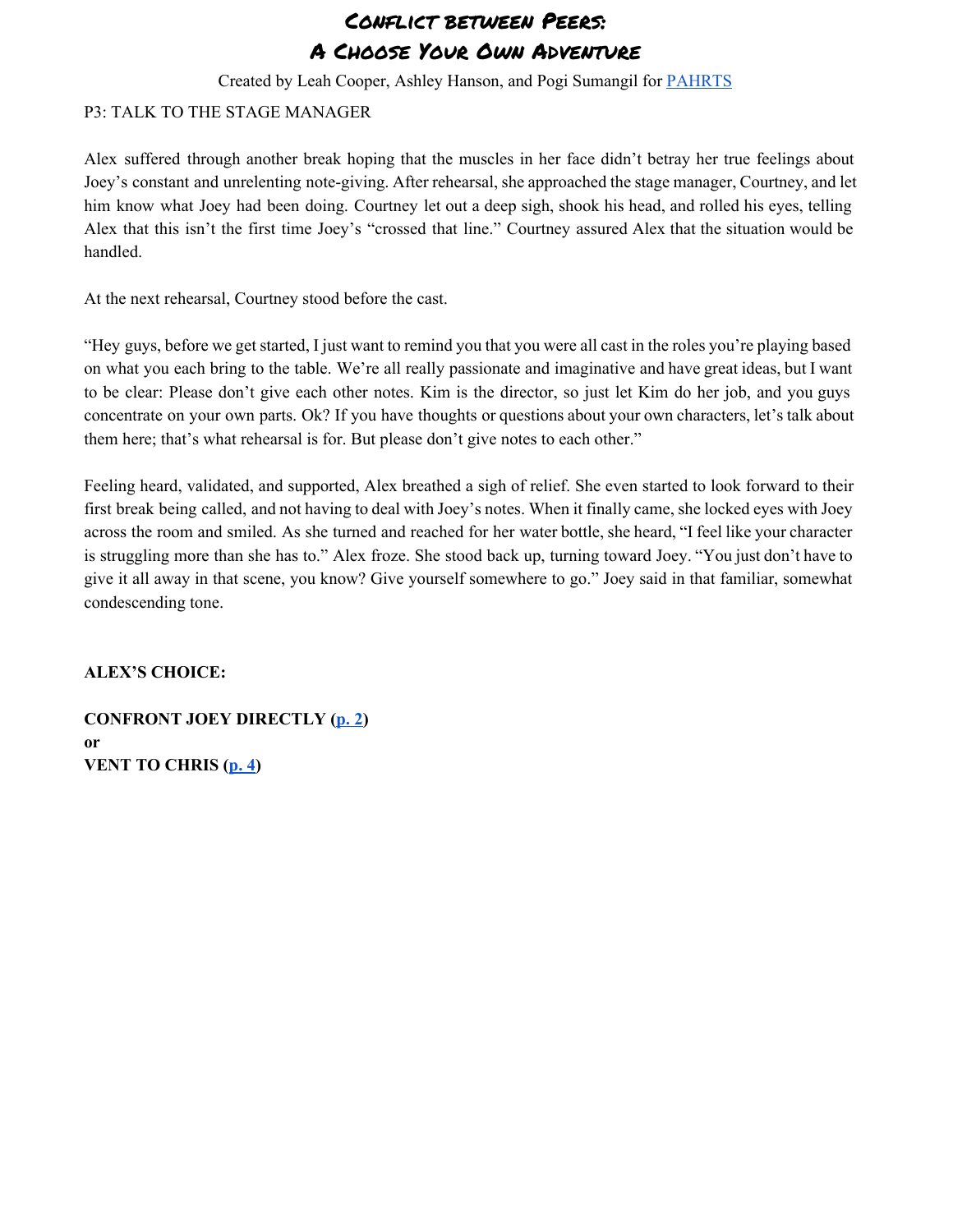Created by Leah Cooper, Ashley Hanson, and Pogi Sumangil for [PAHRTS](http://pahrts.mntheateralliance.org/)

#### <span id="page-3-0"></span>P4: VENT TO CHRIS

"Aaaaand, we're back!" As people returned to the scene they were working on before the break, Alex walked up to Chris saying, "We're getting drinks after this." Chris nodded knowingly. After rehearsal, Alex & Chris made sure to choose a bar away from all the usual spots that the cast frequents, and Alex got all her frustrations out over some whiskey. Chris offered some advice, "having been there before." She thanked Chris for listening, and decided to power through the rehearsal process, hoping that things would get better after opening. Things did get a little bit better, with Joey offering a few compliments here and there while continuing to give notes even through performances. Alex learned to feign illness, headaches, lack of sleep, and hunger to stop Joey from monopolizing all of her break time. Alex stopped going out with the cast after rehearsals & performances, and never really bonded with others in the cast. She had never hoped for a closing night before, but this time she really did.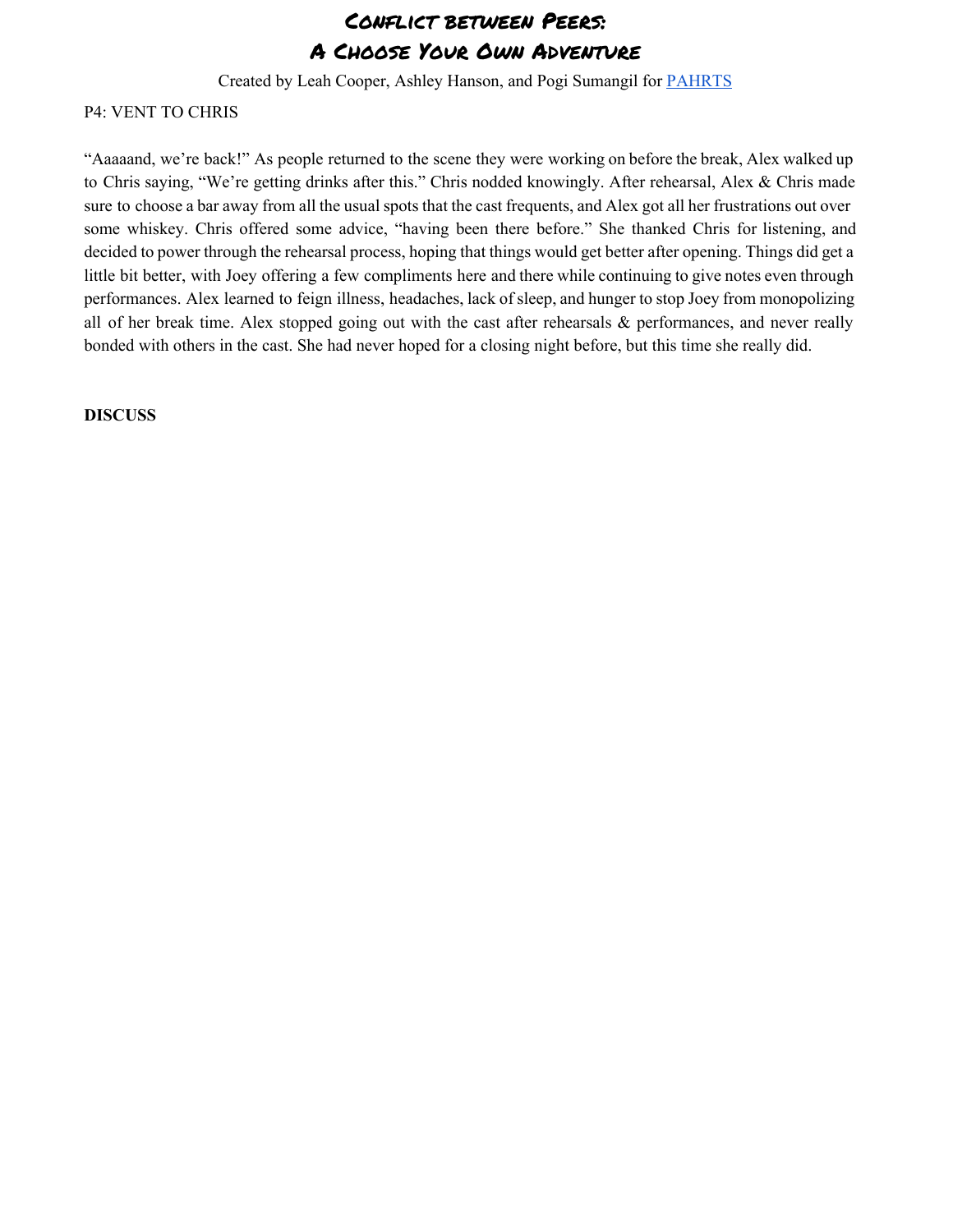Created by Leah Cooper, Ashley Hanson, and Pogi Sumangil for [PAHRTS](http://pahrts.mntheateralliance.org/)

#### <span id="page-4-0"></span>P5: CONFRONT JOEY & THE OTHERS

"Oh, come on, Joey!" Chris said with a laugh, "We all know I'm the only Diva in this show!" Joey and the others laughed. Chris continued, "Alex seems pretty cool. She's definitely not as much of a diva as Justin was. Remember that guy?" Joey and Chris laughed knowingly.

Chris continued, "And let's face it, sometimes you do give people notes."

"I do not!" Joey replied.

"When we did Nature's Pocket, you pulled me aside at least once every rehearsal…" Said Chris.

"I was just--"

"Talking 'Character Stuff'?" Chris said, overlapping Joey.

Chris continued, "I get that you're really passionate, and you love performing--we all do. And in your mind, it's just "character stuff," but to the people you're talking to, it sounds like you're giving them notes, especially if they don't know you very well."

"Whatever. It's not like I'm going around telling people what to do." Joey said, walking away.

Chris spent the rest of the rehearsal hoping that a bridge hadn't been burned with Joey, but Chris watched in disbelief as the next break came and went, and Joey was nowhere near Alex.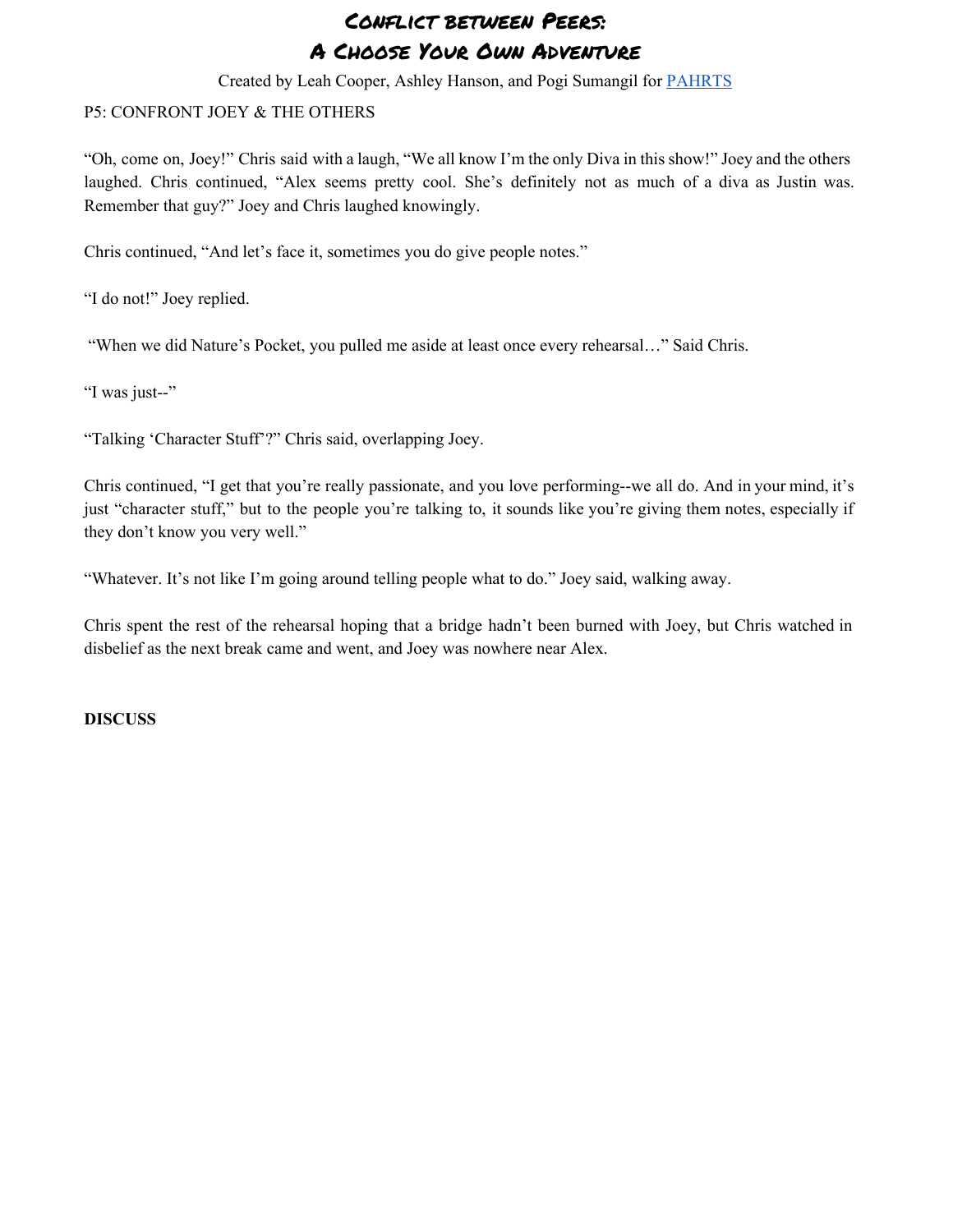Created by Leah Cooper, Ashley Hanson, and Pogi Sumangil for [PAHRTS](http://pahrts.mntheateralliance.org/)

### <span id="page-5-0"></span>P6: TELL ALEX

Alex let out a big sigh. This was not the kind of experience she thought she would have at THIS theater. "Will you talk to Courtney and Kim with me?" Alex asked Chris.

"Suuure." Chris said hesitantly. "But Kim and Joey are really close… I don't know."

### **ALEX'S CHOICE:**

**TALK TO KIM & COURTNEY ([p.](#page-6-0) 7) or SAY NOTHING AND HOPE FOR THE BEST ([p.](#page-7-0) 8)**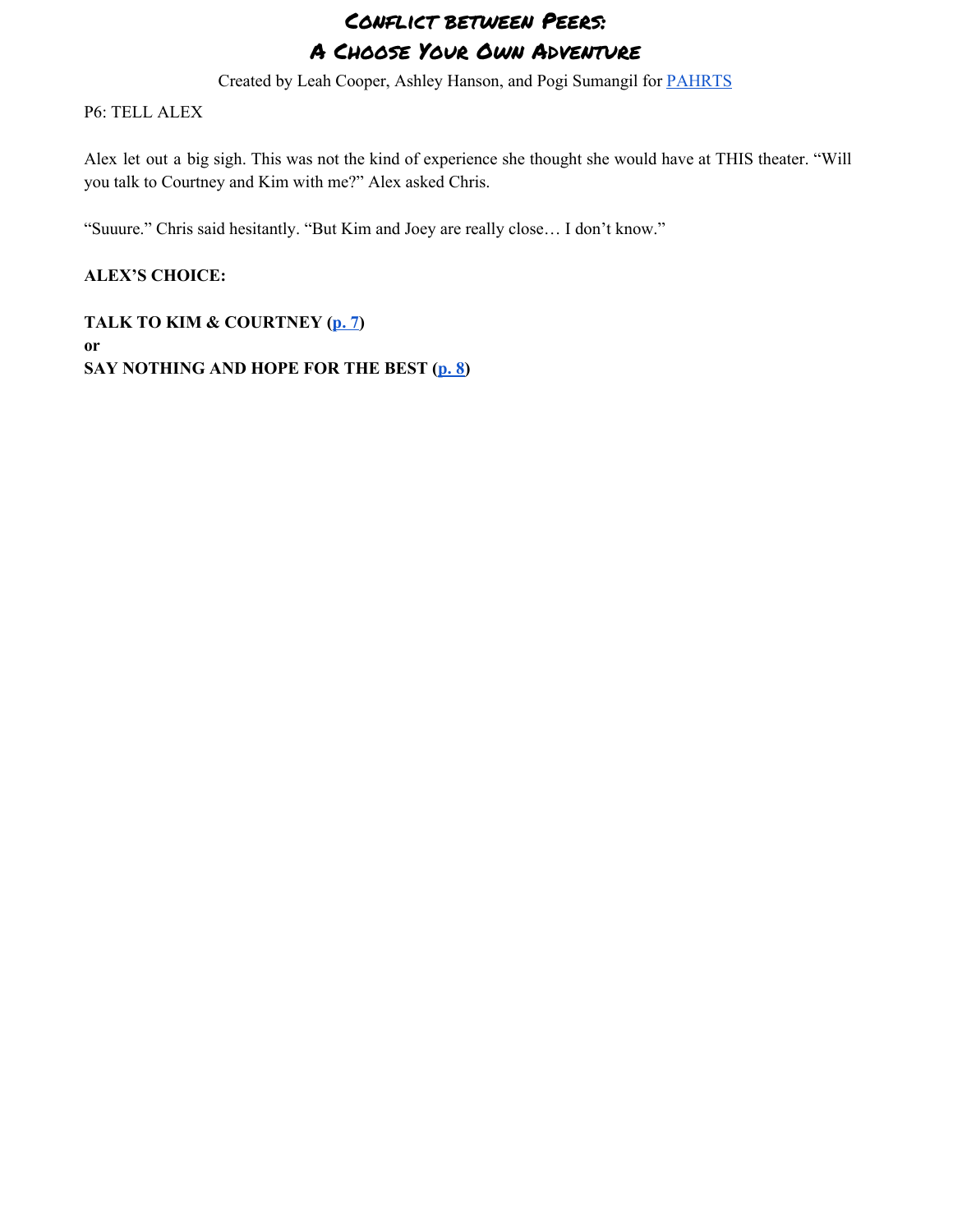Created by Leah Cooper, Ashley Hanson, and Pogi Sumangil for [PAHRTS](http://pahrts.mntheateralliance.org/)

#### <span id="page-6-0"></span>P7: TALK TO KIM & COURTNEY

Alex assured Chris that she would do all the talking; she just needed some moral support. Especially since Chris had worked at THIS theater before.

Alex and Chris feigned getting their things together while everyone else filtered out of the rehearsal room. When everyone was gone, Alex approached Courtney & Kim and recounted the issue with Joey.

"That's surprising." Kim said with a furrowed brow.

"Actually, it's been an issue with Joey before." Courtney added. Chris nodded.

"Really? Everybody we've worked with has only positive things to say about Joey. I just can't imagine that Joey would do something like that. Maybe you're misunderstanding something." Kim replied.

Alex dug in. "I'm sure Joey means well, and probably doesn't even realize how it sounds to me, but it's really difficult to work when you feel like you're being scrutinized by your fellow actors rather than feeling supported by them."

"Ok, ok. I can see that." Kim said after a beat. "I'm sorry, but I really have to get going, but I'll check in with Joey and we can just go from there."

Courtney nodded with empathy, and in a moment, Kim was gone.